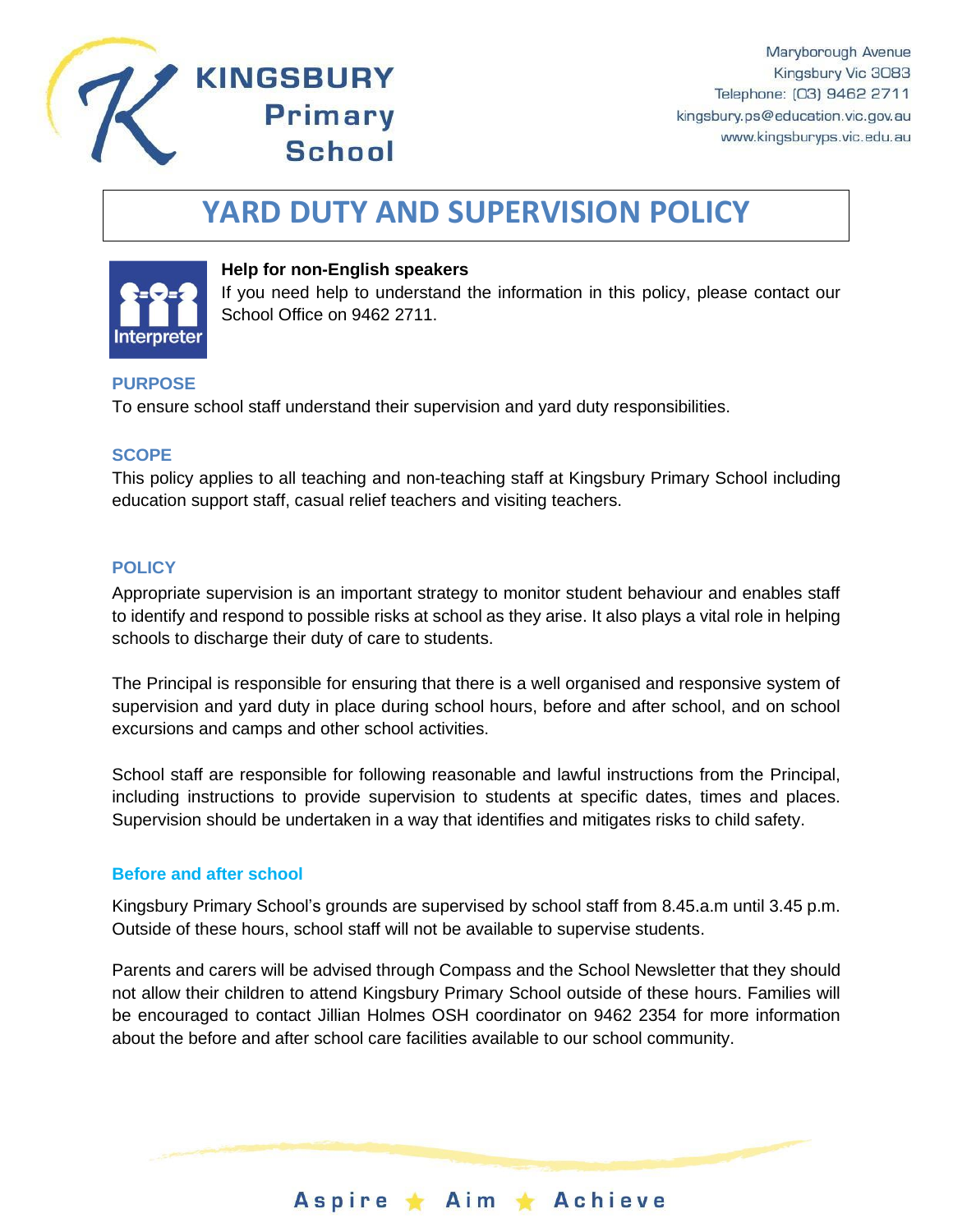

If a student arrives at school before supervision commences at the beginning of the day, the Principal or nominee staff member will, as soon as practicable, follow up with the parent/carer to:

- advise of the supervision arrangements before school
- request that the parent/carer make alternate arrangements.

If a student is not collected before supervision finishes at the end of the day, the Principal or nominee staff member will consider whether it is appropriate to:

- attempt to contact the parents/carers
- attempt to contact the emergency contacts
- place the student in an out of school hours care program (if available and the parent consents)
- contact Victoria Police and/or Child Protection to arrange for the supervision, care and protection of the student.

# **Yard duty**

All staff at Kingsbury Primary School are expected to assist with yard duty supervision and will be included in the weekly roster.

The Daily Organiser is responsible for preparing and communicating the yard duty roster on a regular basis. At Kingsbury Primary School, [school staff will be designated a specific yard duty area to supervise

#### **Yard duty zones**

The designated yard duty areas for our school Term 3 2022

| Zone   | Area                                        |
|--------|---------------------------------------------|
| Zone 1 | Around the buildings                        |
| Zone 2 | Playground adjacent to the Isurava Building |

## **Yard duty equipment**

School staff must:

- wear a provided safety/hi-vis vest whilst on yard duty. Safety/hi-vis vests are stored in the office area
- carry the yard duty first aid bag at all times during supervision. The yard duty first aid bag will be stored in the office area

Aspire \* Aim \* Achieve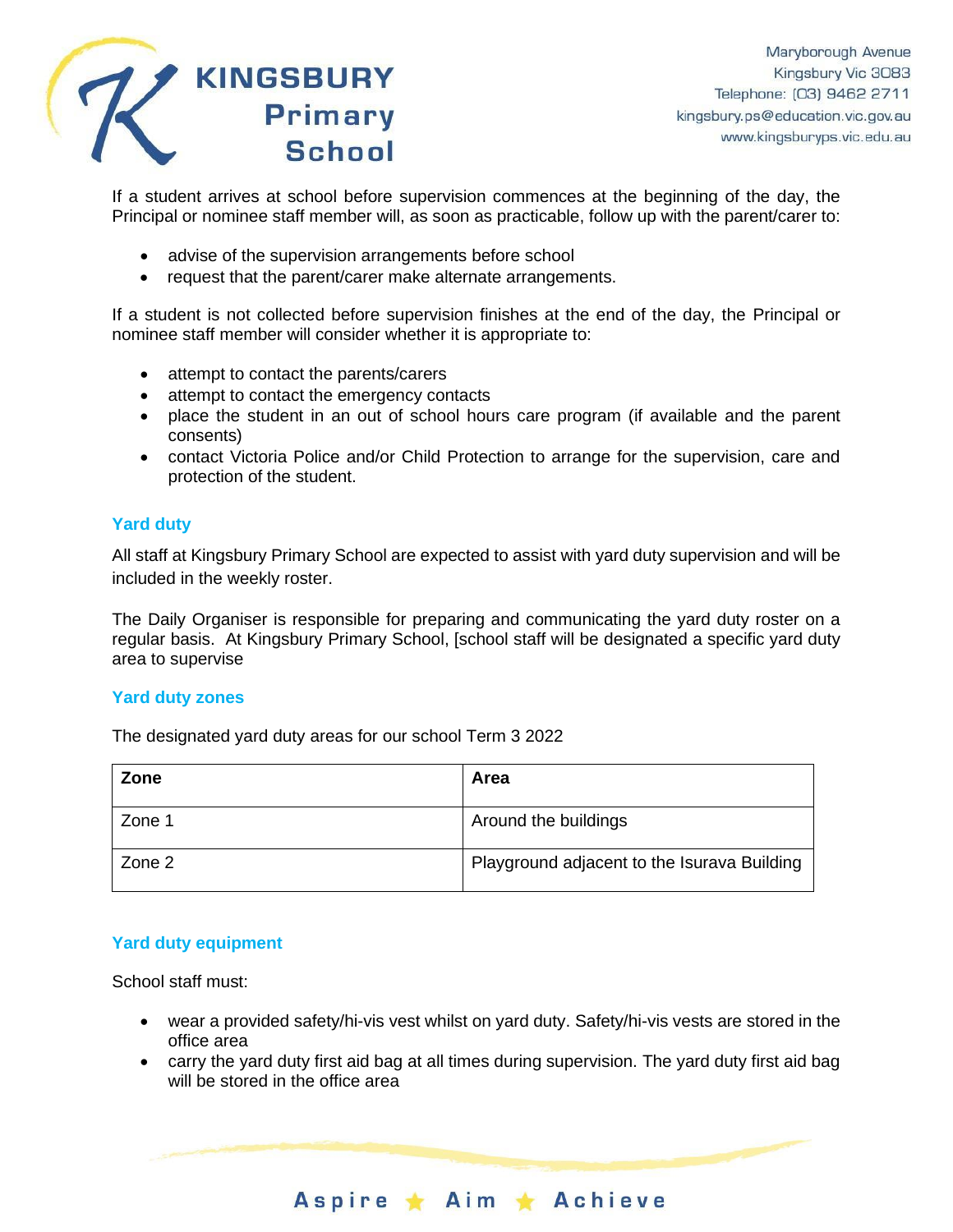

• Be familiar with the yard duty information pack containing student health and safety information stored in the office area

Yard duty equipment must be returned after the period of supervision or handed to the relieving staff member.

## **Yard duty responsibilities**

Staff who are rostered for yard duty must remain in the designated area until they are replaced by a relieving staff member.

During yard duty, supervising school staff must methodically move around the designated zone ensuring active supervision of all students

- where safe to do so, approach any unknown visitor who is observed on school grounds without a clear legitimate purpose, and ensure they have a visitor pass
- be alert and vigilant
- intervene immediately if potentially dangerous or inappropriate behaviour is observed in the yard
- enforce behavioural standards and implement appropriate consequences for breaches of safety rules, in accordance with any relevant disciplinary measures set out in the school's Student Engagement policy
- ensure that students who require first aid assistance receive it as soon as practicable
- log any incidents or near misses as appropriate on Compass

If being relieved of their yard duty shift by another staff member (for example, where the shift is 'split' into 2 consecutive time periods), the staff member must ensure that a brief, but adequate verbal 'handover' is given to the relieving staff member in relation to any issues which may have arisen during the first shift.

If the supervising staff member is unable to conduct yard duty at the designated time, they should contact the Daily Organiser with as much notice as possible prior to the relevant yard duty shift to ensure that alternative arrangements are made.

If the supervising staff member needs to leave yard duty during the allocated time, they should contact the Daily Organiser but should not leave the designated area until the relieving staff member has arrived in the designated area.

If the relieving staff member does not arrive for yard duty, the staff member currently on duty should contact the Daily Organiser and not leave the designated area until a relieving staff member has arrived.

Students will be encouraged to speak to the supervising yard duty staff member if they require assistance during recess or lunchtime.

Aspire ★ Aim ★ Achieve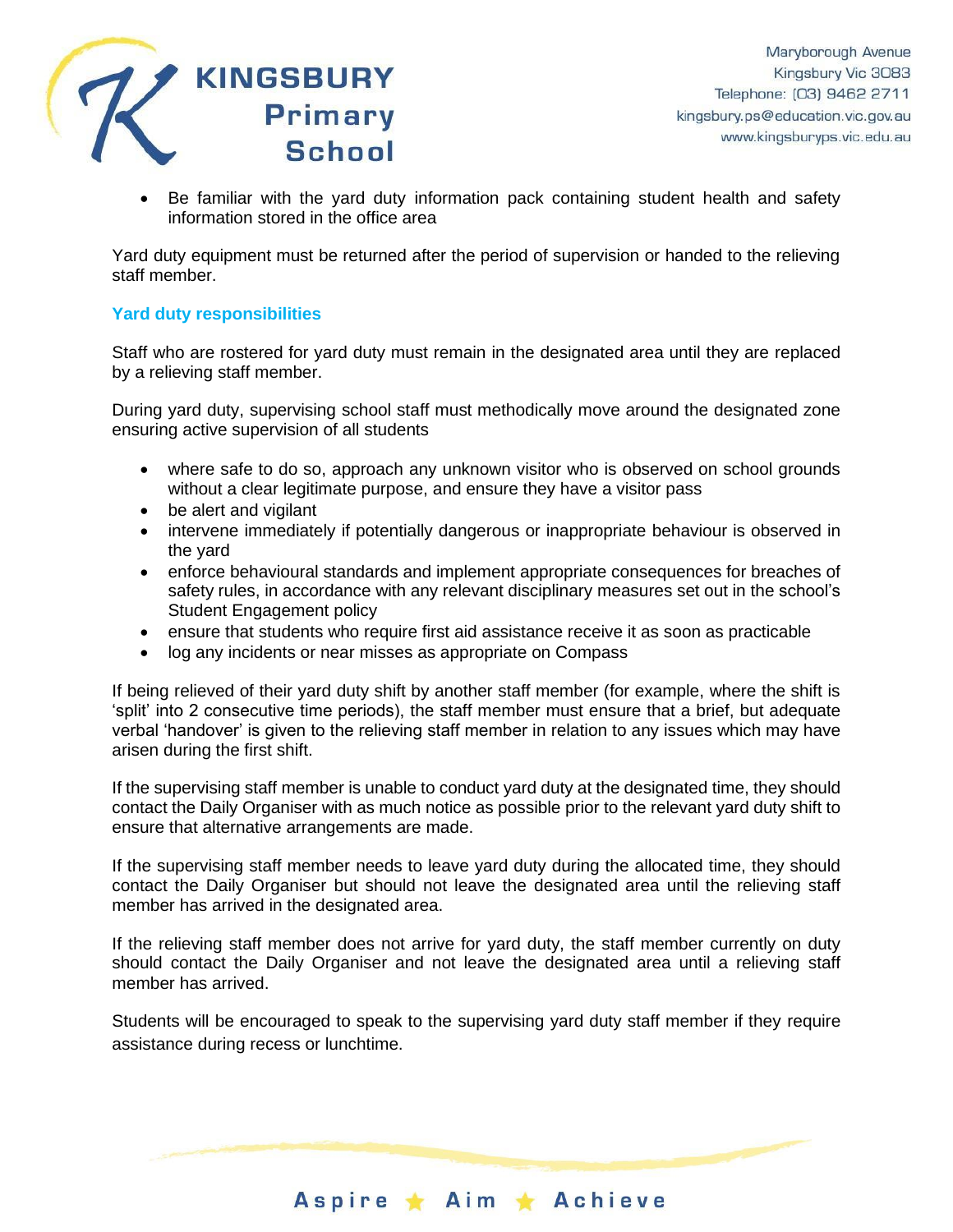

#### **Classroom**

The classroom teacher is responsible for the supervision of all students in their care during class.

If a teacher needs to leave the classroom unattended at any time during a lesson, they should first contact their teaching partner for assistance. The teacher should then wait until a replacement staff member has arrived at the classroom before leaving.

#### **School activities, camps and excursions**

The Principal and leadership team are responsible for ensuring that students are appropriately supervised during all school activities, camps and excursions, including when external providers are engaged to conduct part or all of the activity. Appropriate supervision will be planned for school activities, camps and excursions on an individual basis, depending on the activities to be undertaken and the level of potential risk involved, and will follow the supervision requirements in the Department of Education and Training [Excursions Policy.](https://www2.education.vic.gov.au/pal/excursions/policy)

#### **Digital devices and virtual classroom**

Kingsbury Primary School follows the Department's Cybersafety and Responsible Use of [Technologies Policy](https://www2.education.vic.gov.au/pal/cybersafety/policy) with respect to supervision of students using digital devices.

Kingsbury Primary School will also ensure appropriate supervision of students participating in remote and flexible learning environments while on school site. In these cases, students will be supervised in the shared space in Isurava

## **Students requiring additional supervision support**

Sometimes students will require additional supervision, such as students with disability or other additional needs. In these cases, the Principal or delegate will ensure arrangements are made to roster additional staff as required. This may include on yard duty, in the classroom or during school activities.

#### **Supervision of student in emergency operating environments**

In emergency circumstances our school will follow our Emergency Management Plan, including with respect to supervision.

In the event of any mandatory period of remote or flexible learning our School will follow the operations guidance issued by the Department.

Aspire ★ Aim ★ Achieve